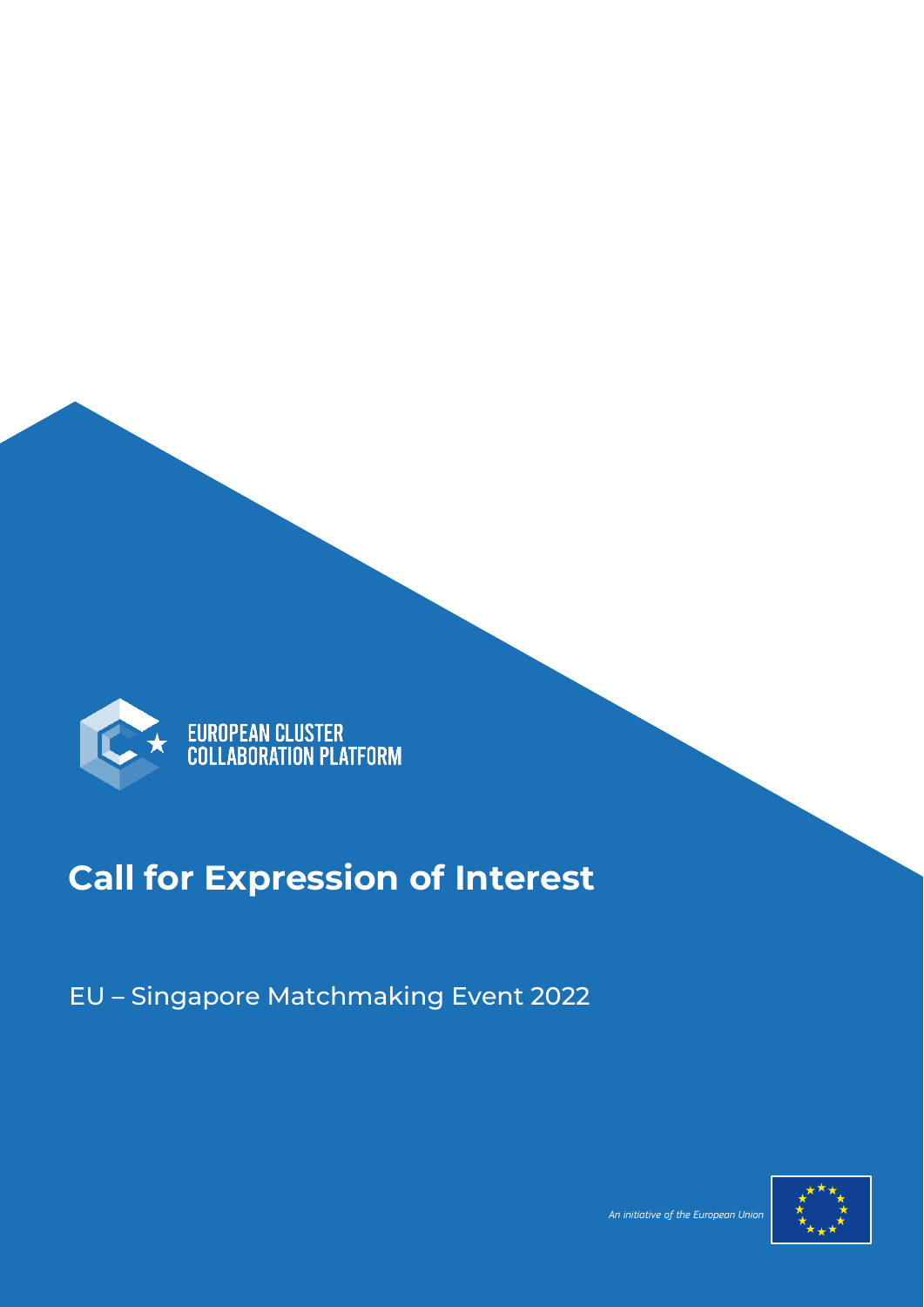



# **Call for Expression of Interest** Clusters



## **EU – Singapore Matchmaking Event**

In the context of the Industrial Transformation ASIA-PACIFIC - a HANNOVER MESSE event 2022

October 18<sup>th</sup> to 20<sup>th</sup>, 2022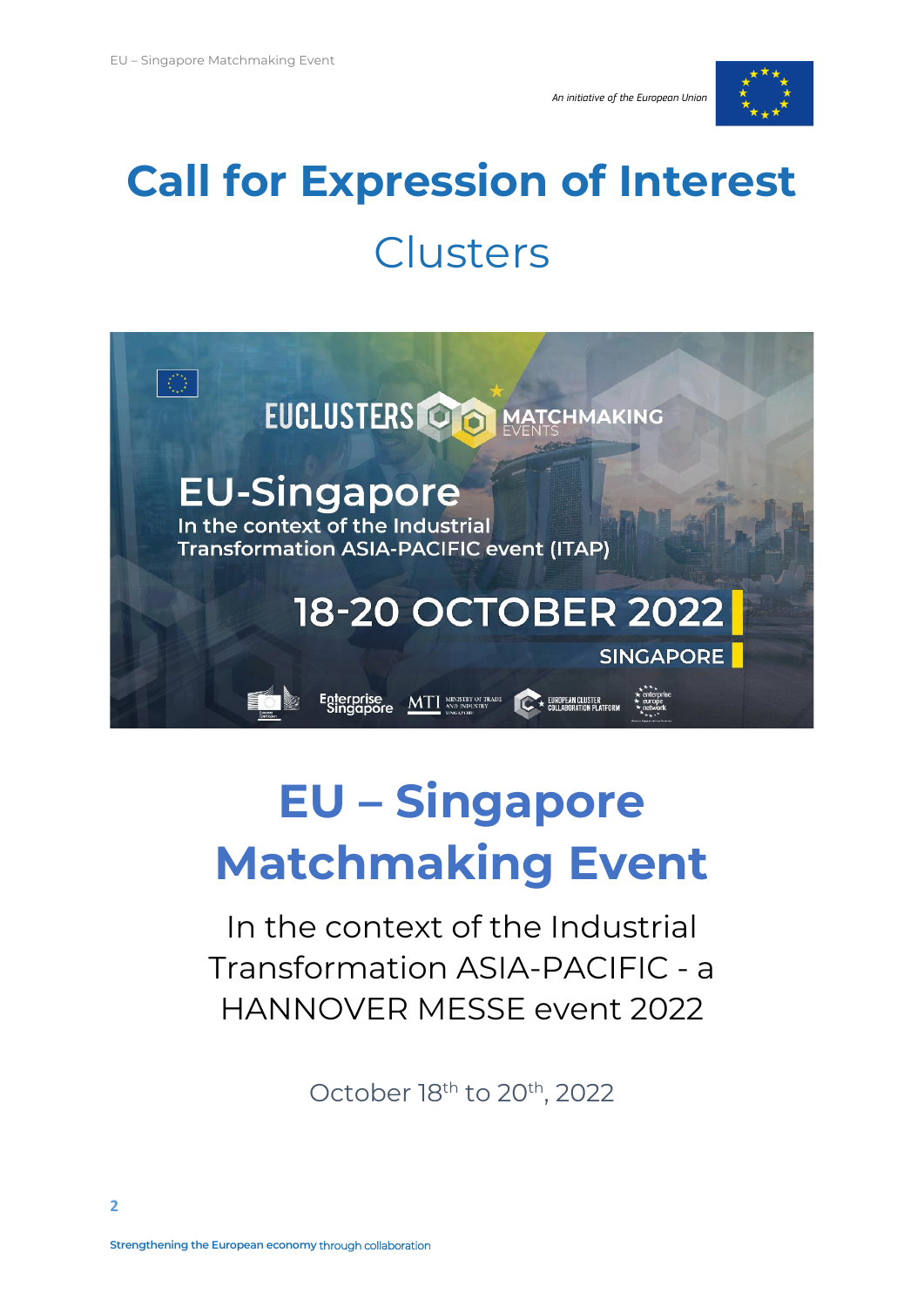

#### **OBJECTIVES**

The European Commission (EC) will organise the EU – Singapore Matchmaking Event in the context of th[e Industrial Transformation ASIA-PACIFIC -](https://www.industrial-transformation.com/page/itap-2022-overview) a HANNOVER MESSE event (ITAP) which will be held on October 18th – 20th, 2022.

The **EU – Singapore Matchmaking Event** itself will take place on-site in Singapore on 19 of October 2022. The event will be jointly organised by the European Commission and Enterprise Singapore (ESG) - with the support of the EU Delegation to Singapore and the Singapore Ministry of Trade and Industry, and facilitated by the European Cluster Collaboration Platform (ECCP) and the Enterprise Europe Network (EEN).

The EU-Singapore Matchmaking Event will bring together cluster organisations and SMEs from the European Union (EU), non-EU COSME countries, and Singapore. It will provide participants an excellent chance to promote Cluster to Cluster (C2C), Cluster to Business (C2B), and Business to Business (B2B) collaborations. The event will be held on-site at the Singapore Expo, as a side event of Industrial-Transformation ASIA-PACIFIC event.

The overall objective of the event is to promote information exchange and networking opportunities for European cluster organisations and their members with counterparts from Singapore. The objectives for the participants include:

- Strengthening EU-Singapore cluster cooperation for the benefit of their members, including through a seminar, a cluster matchmaking event, and visits;
- Identifying potential areas of common interest for cooperation and synergies, in terms of the sectoral, value chain, and market focus of their SMEs and other companies;
- Through clusters, improving EU-Singapore industry and academia-industry collaboration in research, development, and innovation. For its members, the clusters will identify possible areas of RDI collaboration (academia, research organisations, industries...).

This call for expressions of interest is being launched to identify a European delegation made up of representatives from cluster organisations from various industry sectors (please see section "Who can participate" below) who are willing and committed to participate in an EU-Singapore Matchmaking Event in the context of the Industrial Transformation ASIA-PACIFIC - a HANNOVER MESSE event (ITAP).

This call is published on the ECCP website. Expressions of interest to participate in this event must be **submitted electronically by 30 June 2022, 23:59 Brussels time** at the latest through

[https://ec.europa.eu/eusurvey/runner/ClustersCallforExpressionofinterestEUSingaporeMatchmaking](https://ec.europa.eu/eusurvey/runner/ClustersCallforExpressionofinterestEUSingaporeMatchmakingEvent) [Event](https://ec.europa.eu/eusurvey/runner/ClustersCallforExpressionofinterestEUSingaporeMatchmakingEvent)

Cluster organisations and business network organisations that apply to this call must be willing and committed to engage in the EU-Singapore Matchmaking Event's activities. **By submitting an expression of interest in response to this call, you are indicating your acceptance of the call's terms.**

Further details about the event, the eligibility requirements, and how to submit an expression of interest can be found below. Clusters that apply will be notified of the selection results with the shortest possible delay. Participants who are selected will receive an official confirmation and extra information.

**This call is targeting only cluster organisations and business network organisations. A separate call exists for SMEs. So, if you are an SME you should respond to the call that is available at [https://clustercollaboration.eu/content/eu-singapore-matchmaking-event-call-expressions](https://clustercollaboration.eu/content/eu-singapore-matchmaking-event-call-expressions-interest-smes)[interest-smes](https://clustercollaboration.eu/content/eu-singapore-matchmaking-event-call-expressions-interest-smes)**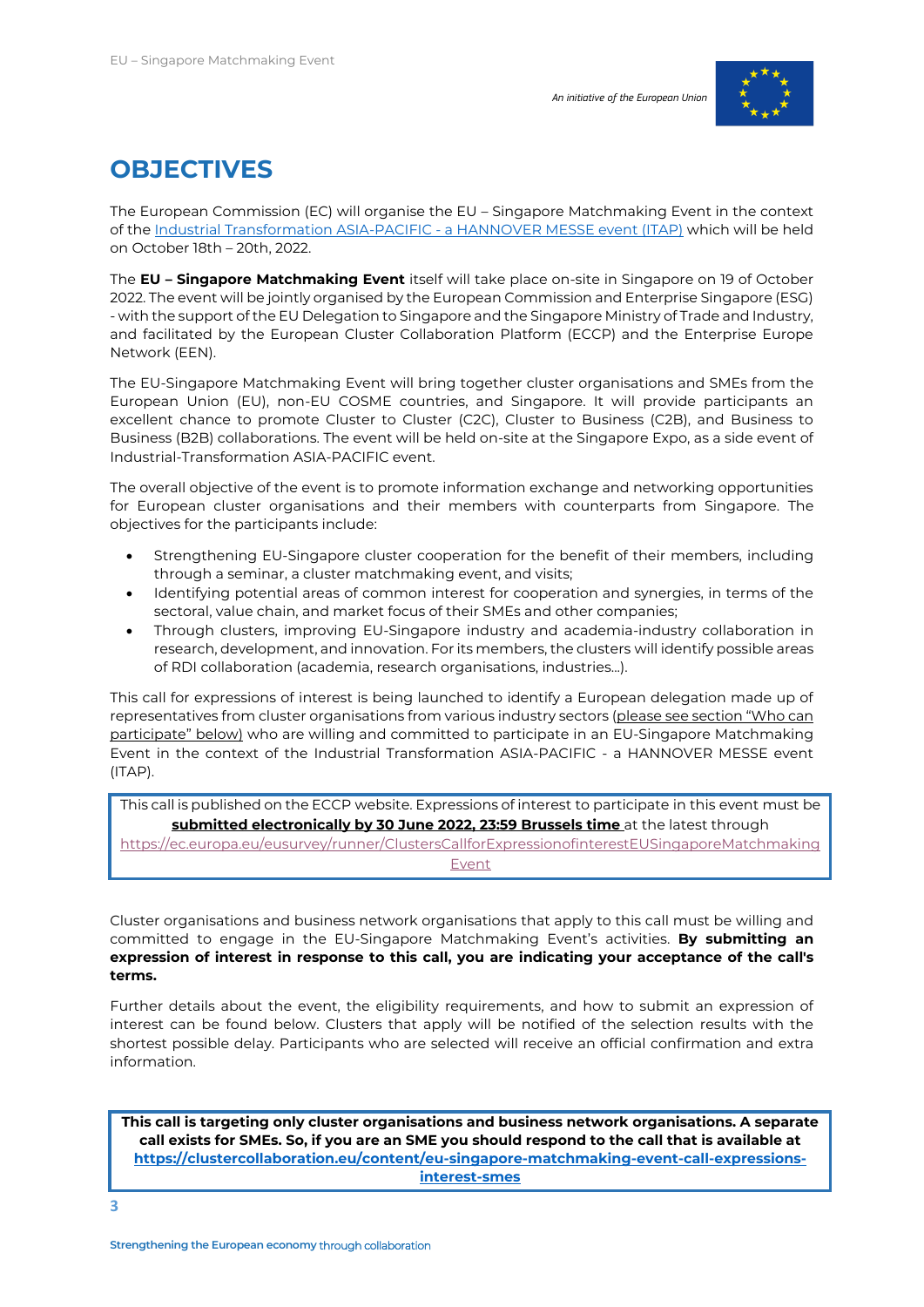

#### **CONTEXT OF THE INITIATIVE**

The Event will take place in the context of the ECCP activities. The European Commission facilitates international cluster cooperation through the ECCP including the organisation of specific cluster matchmaking events and policy development actions. The objective is to support cluster organisations to develop partnerships and business cooperation in European and global markets, for the benefit of their members, especially of SMEs. The events are currently funded under the EU Competitiveness of Enterprises and SMEs Programme (COSME). As the cornerstone of the European strategy in support of SMEs' internationalisation through clusters, the ECCP provides a wide range of information and services to facilitate the interaction between clusters not only within Europe, but also with international partners.

#### **ACTIVITIES & AGENDA**

The EU – Singapore Matchmaking Event will include the following activities:

- **Preparatory Webinar** an opportunity to receive information on doing business in Singapore and guidance on how to participate successfully in the planned event.
- **Technical Webinar** a session helping future participants of the matchmaking event to make the most of their profiling in B2Match and explain the procedures to optimise the booking of meetings.
- **Site visits** (18 October)
- **Seminar** on knowledge exchange to foster EU-Singapore cooperation. (19 October)
- **Matchmaking meetings** between cluster organisations and SMEs from EU (and non-EU COSME) countries and Singapore. (19 October)
- Debriefing session to collect feedback from cluster participants
- **Participation at the Industrial Transformation ASIA-PACIFIC** a HANNOVER MESSE event (ITAP) (18 and 20 October, free of charge)

#### **WHO CAN PARTICIPATE?**

This invitation is addressed to cluster and business network organisations interested in collaborating with Singaporean counterparts in the following areas:

- Aerospace
- **Automotive**
- Chemical
- Consumer Goods Manufacturing
- Electrical & Electronics
- Energy
- Food & Beverage
- Infrastructure & Facilities
- Logistics & Supply Chain Management
- Oil & Gas
- Pharmaceutical & Biotechnology
- **Semiconductor**
- Urban Solutions

The event will support funded participation of up to 20 representatives. More participants can be accepted upon confirmation and at their own cost.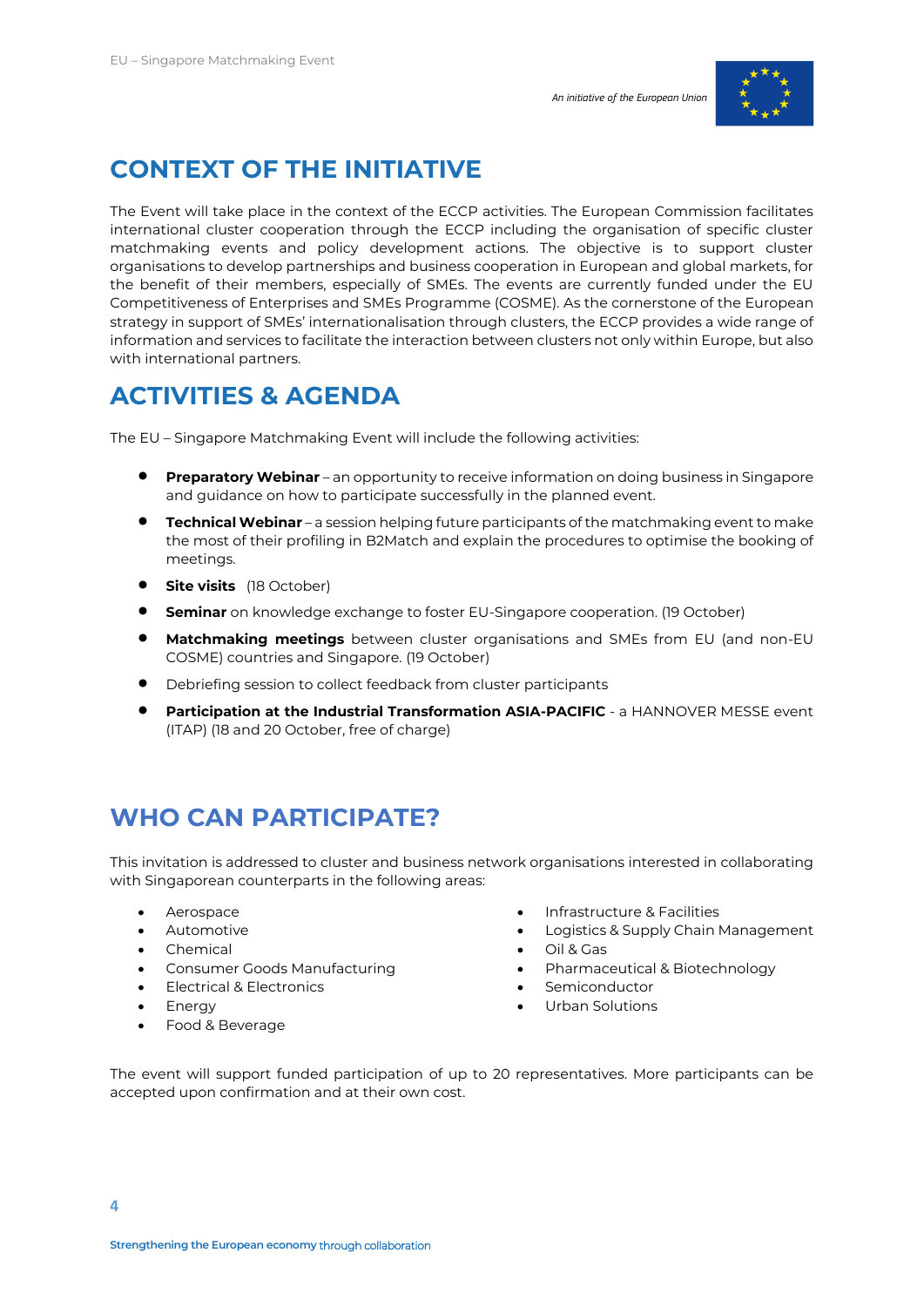

#### **SELECTION CRITERIA**

To be selected:

- The cluster or business network organisation must be registered in the **European Cluster Collaboration Platform** (ECCP) [\(www.clustercollaboration.eu\)](http://www.clustercollaboration.eu/) (or have requested to be registered until one week prior to the Call for EOI*<sup>1</sup>* ) **with a complete profile** (a link to the complete cluster profile of each applicant (registered) on the ECCP should be provided through the through the state application: *[https://ec.europa.eu/eusurvey/runner/ClustersCallforExpressionofinterestEUSingaporeMatc](https://ec.europa.eu/eusurvey/runner/ClustersCallforExpressionofinterestEUSingaporeMatchmakingEvent) [hmakingEvent](https://ec.europa.eu/eusurvey/runner/ClustersCallforExpressionofinterestEUSingaporeMatchmakingEvent)*
- The cluster or business network organisation must be engaged in providing or channelling cluster or network support services to SMEs and certify that it meets the description of 'innovation clusters' in Annex I of the "EU Framework for State Aid for Research, Development, and Innovation"; and
- The cluster or business network organisation must be a legal entity established in a European Union Member State or other COSME country. See the list of Non-EU participants in the COSME programme here:<http://ec.europa.eu/docsroom/documents/27019>

Applications will be evaluated qualitatively using the following criteria:

- Cluster activity in the target sectors:
- The potential to maximise matchmaking and collaboration prospects via participation in this mission, as shown by a detailed explanation of the sort of partnership sought by the applicant and the likelihood of developing practical cooperation as a result of the event. This declaration of interest in cooperating must be concisely stated in the questions in the application form.
- The desire and capacity to collaborate more closely with other Singaporean cluster and network organisations in order to better support SMEs, larger firms, and research actors in global competitiveness via collaborative efforts, as well as to assist them in initiating new projects.
- Clusters operating beyond the stated fields should extensively motivate the argument for their application to a reserve list that will be determined in due time.

The selection of applications will be based on both the parameters outlined above and the qualitative merit of each application; in cases of equal merit, the balanced geographical coverage of the EU and COSME participating countries will be considered. The EISMEA and European Commission services will choose applications based on the criteria outlined above. Attendance at the seminar, the matchmaking event, the debriefing session, and the visits is required.

**Cluster and Business Network Organisations selected to participate in the Event must send a commitment e-mail agreeing to attend the preparation webinar, the on-site seminar, conduct at least four meetings, and engage in the final 30-minute debriefing session.** 

<sup>1</sup> Deadline: before midnight on 30 June 2022 Brussels time.